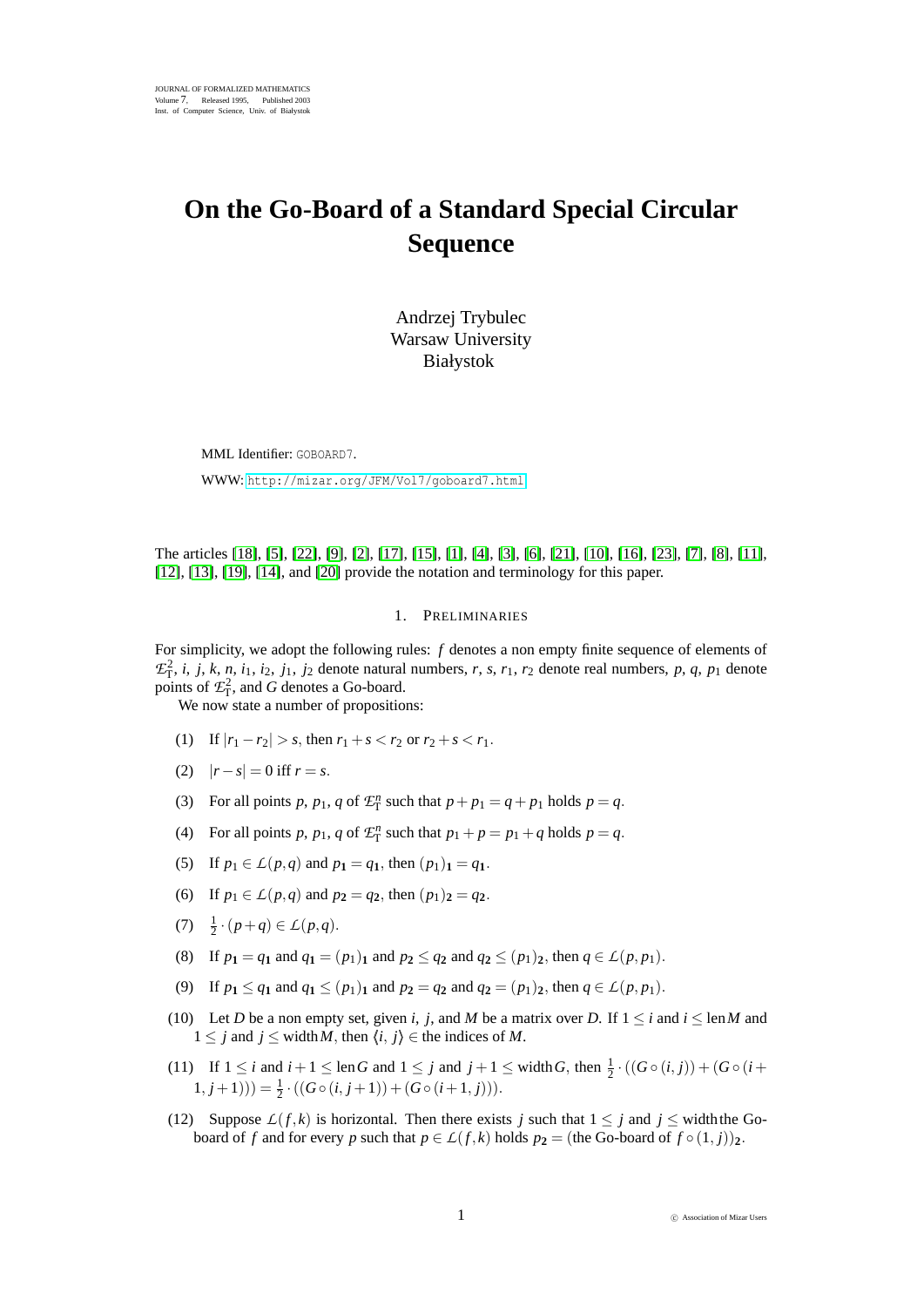- (13) Suppose  $L(f,k)$  is vertical. Then there exists *i* such that  $1 \le i$  and  $i \le$  lenthe Go-board of *f* and for every *p* such that  $p \in L(f,k)$  holds  $p_1 =$  (the Go-board of  $f \circ (i,1)$ )<sub>1</sub>.
- (14) Suppose *f* is special and  $i \leq$  lenthe Go-board of *f* and  $j \leq$  width the Go-board of *f*. Then Intcell(the Go-board of *f*, *i*, *j*) misses  $L(f)$ .

#### 2. SEGMENTS ON A GO-BOARD

The following propositions are true:

- (15) If 1 ≤ *i* and *i* ≤ len*G* and 1 ≤ *j* and *j*+2 ≤ width*G*, then *L*(*G*◦(*i*, *j*),*G*◦(*i*, *j*+1))∩*L*(*G*  $(i, j+1), G \circ (i, j+2)) = \{G \circ (i, j+1)\}.$
- (16) If  $1 \le i$  and  $i+2 \le \text{len } G$  and  $1 \le j$  and  $j \le \text{width } G$ , then  $L(G \circ (i, j), G \circ (i+1, j)) \cap L(G \circ$  $(i+1, j), G \circ (i+2, j)) = \{G \circ (i+1, j)\}.$
- (17) If  $1 \le i$  and  $i+1 \le \text{len } G$  and  $1 \le j$  and  $j+1 \le \text{width } G$ , then  $\mathcal{L}(G \circ (i, j), G \circ (i, j+1)) \cap$  $L(G \circ (i, j+1), G \circ (i+1, j+1)) = \{G \circ (i, j+1)\}.$
- (18) If  $1 \le i$  and  $i+1 \le \text{len } G$  and  $1 \le j$  and  $j+1 \le \text{width } G$ , then  $L(G \circ (i, j+1), G \circ (i+1, j+1))$ 1))∩*L*( $G \circ (i+1, j)$ , $G \circ (i+1, j+1)$ ) = { $G \circ (i+1, j+1)$ }.
- (19) If  $1 \le i$  and  $i+1 \le \text{len } G$  and  $1 \le j$  and  $j+1 \le \text{width } G$ , then  $\mathcal{L}(G \circ (i, j), G \circ (i+1, j)) \cap$  $L(G \circ (i, j), G \circ (i, j+1)) = \{G \circ (i, j)\}.$
- (20) If  $1 \le i$  and  $i+1 \le \text{len } G$  and  $1 \le j$  and  $j+1 \le \text{width } G$ , then  $\mathcal{L}(G \circ (i, j), G \circ (i+1, j)) \cap$  $L(G \circ (i+1, j), G \circ (i+1, j+1)) = \{G \circ (i+1, j)\}.$
- (21) Let  $i_1$ ,  $j_1$ ,  $i_2$ ,  $j_2$  be natural numbers. Suppose  $1 \leq i_1$  and  $i_1 \leq \text{len } G$  and  $1 \leq j_1$  and  $j_1 + 1 \leq \text{len } G$ width G and  $1 \le i_2$  and  $i_2 \le \text{len } G$  and  $1 \le i_2$  and  $i_2 + 1 \le \text{width } G$  and  $\mathcal{L}(G \circ (i_1, i_1), G \circ$  $(i_1, j_1 + 1)$  meets  $\mathcal{L}(G \circ (i_2, j_2), G \circ (i_2, j_2 + 1))$ . Then  $i_1 = i_2$  and  $|j_1 - j_2| \leq 1$ .
- (22) Let  $i_1$ ,  $j_1$ ,  $i_2$ ,  $j_2$  be natural numbers. Suppose  $1 \leq i_1$  and  $i_1 + 1 \leq \text{len } G$  and  $1 \leq j_1$  and  $j_1$  < width *G* and  $1 \leq i_2$  and  $i_2 + 1 \leq \text{len } G$  and  $1 \leq j_2$  and  $j_2 \leq \text{width } G$  and  $\mathcal{L}(G \circ (i_1, i_1), G \circ (i_2, i_3))$  $(i_1 + 1, j_1)$  meets  $L(G \circ (i_2, j_2), G \circ (i_2 + 1, j_2))$ . Then  $j_1 = j_2$  and  $|i_1 - i_2| \leq 1$ .
- (23) Let  $i_1$ ,  $j_1$ ,  $i_2$ ,  $j_2$  be natural numbers. Suppose  $1 \le i_1$  and  $i_1 \le \text{len } G$  and  $1 \le j_1$  and  $j_1 + 1 \le j_2$ width G and  $1 \le i_2$  and  $i_2 + 1 \le \text{len } G$  and  $1 \le i_2$  and  $i_2 \le \text{width } G$  and  $\mathcal{L}(G \circ (i_1, j_1), G \circ$  $(i_1, j_1 + 1)$  meets  $L(G \circ (i_2, j_2), G \circ (i_2 + 1, j_2))$ . Then  $i_1 = i_2$  or  $i_1 = i_2 + 1$  but  $j_1 = j_2$  or  $j_1 + 1 = j_2$ .
- (24) Let  $i_1$ ,  $j_1$ ,  $i_2$ ,  $j_2$  be natural numbers. Suppose  $1 \leq i_1$  and  $i_1 \leq \text{len } G$  and  $1 \leq j_1$  and  $j_1 + 1 \leq \text{len } G$ width *G* and  $1 \le i_2$  and  $i_2 \le \text{len } G$  and  $1 \le j_2$  and  $j_2 + 1 \le \text{width } G$  and  $\mathcal{L}(G \circ (i_1, j_1), G \circ$  $(i_1, i_1 + 1)$  meets  $L(G \circ (i_2, i_2), G \circ (i_2, i_2 + 1))$ . Then
- (i)  $j_1 = j_2$  and  $L(G \circ (i_1, j_1), G \circ (i_1, j_1 + 1)) = L(G \circ (i_2, j_2), G \circ (i_2, j_2 + 1))$ , or
- (ii)  $j_1 = j_2 + 1$  and  $\mathcal{L}(G \circ (i_1, j_1), G \circ (i_1, j_1 + 1)) \cap \mathcal{L}(G \circ (i_2, j_2), G \circ (i_2, j_2 + 1)) = \{G \circ (i_1, j_1 + 1), G \circ (i_1, j_1 + 1)\}$  $(i_1, j_1)$ , or
- (iii)  $j_1 + 1 = j_2$  and  $\mathcal{L}(G \circ (i_1, j_1), G \circ (i_1, j_1 + 1)) \cap \mathcal{L}(G \circ (i_2, j_2), G \circ (i_2, j_2 + 1)) = \{G \circ (i_1, j_1), G \circ (i_1, j_1 + 1) \}$  $(i_2, j_2)$ .
- (25) Let  $i_1$ ,  $j_1$ ,  $i_2$ ,  $j_2$  be natural numbers. Suppose  $1 \leq i_1$  and  $i_1 + 1 \leq \text{len } G$  and  $1 \leq j_1$  and  $j_1 \leq$  width *G* and  $1 \leq i_2$  and  $i_2 + 1 \leq$  len *G* and  $1 \leq j_2$  and  $j_2 \leq$  width *G* and  $\mathcal{L}(G \circ (i_1, j_1), G \circ (i_2, j_2))$  $(i_1 + 1, j_1)$  meets  $L(G \circ (i_2, j_2), G \circ (i_2 + 1, j_2))$ . Then
- (i)  $i_1 = i_2$  and  $\mathcal{L}(G \circ (i_1, j_1), G \circ (i_1 + 1, j_1)) = \mathcal{L}(G \circ (i_2, j_2), G \circ (i_2 + 1, j_2))$ , or
- (ii)  $i_1 = i_2 + 1$  and  $\mathcal{L}(G \circ (i_1, j_1), G \circ (i_1 + 1, j_1)) \cap \mathcal{L}(G \circ (i_2, j_2), G \circ (i_2 + 1, j_2)) = \{G \circ (i_1 + 1, j_1)\}$  $(i_1, j_1)$ , or
- (iii)  $i_1 + 1 = i_2$  and  $\mathcal{L}(G \circ (i_1, j_1), G \circ (i_1 + 1, j_1)) \cap \mathcal{L}(G \circ (i_2, j_2), G \circ (i_2 + 1, j_2)) = \{G \circ$  $(i_2, j_2)$ .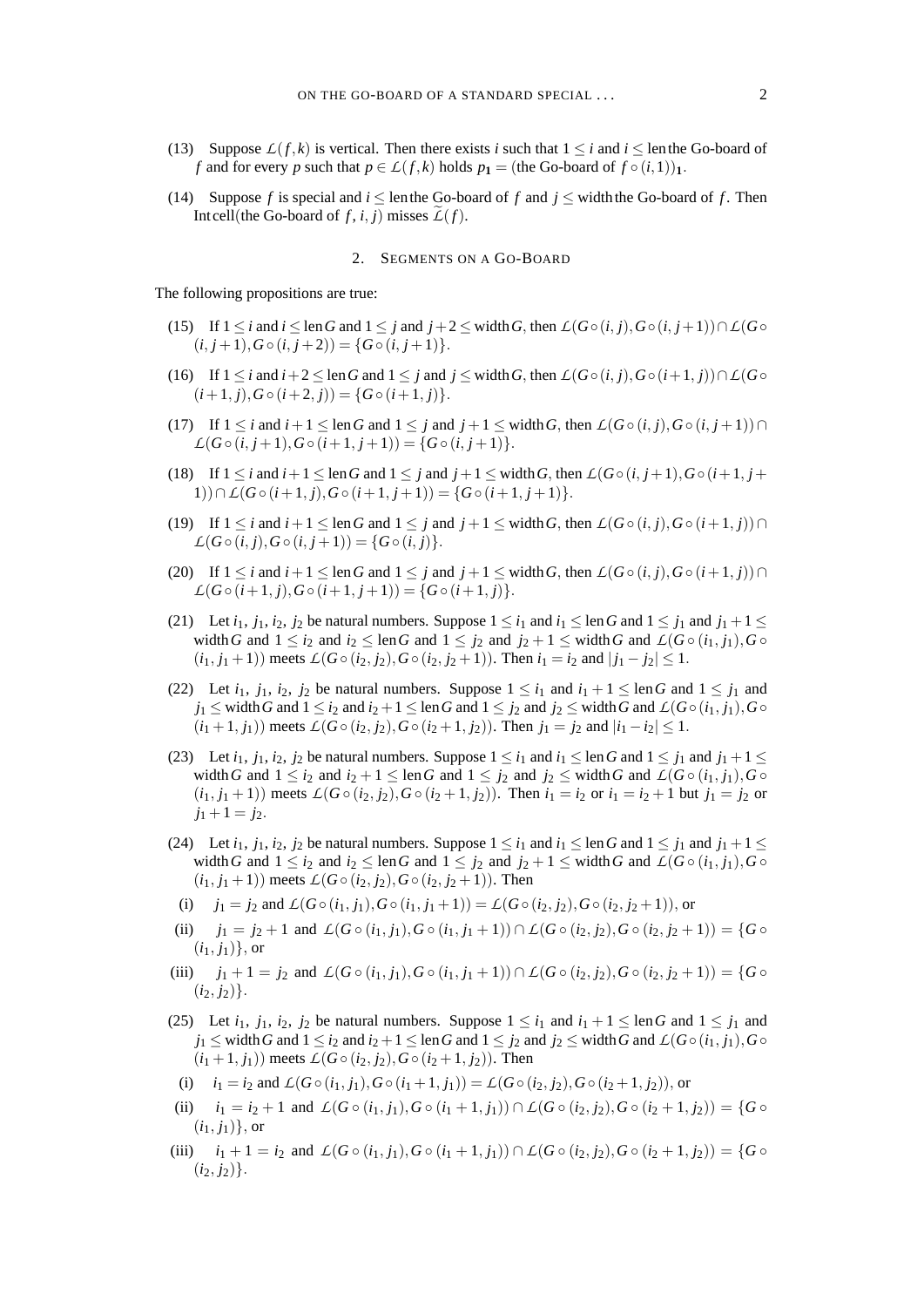- (26) Let  $i_1$ ,  $j_1$ ,  $i_2$ ,  $j_2$  be natural numbers. Suppose  $1 \le i_1$  and  $i_1 \le \text{len } G$  and  $1 \le j_1$  and  $j_1 + 1 \le \text{len } G$ width *G* and  $1 \le i_2$  and  $i_2 + 1 \le \text{len } G$  and  $1 \le j_2$  and  $j_2 \le \text{width } G$  and  $\mathcal{L}(G \circ (i_1, j_1), G \circ (i_2, j_2))$  $(i_1, j_1 + 1)$  meets  $L(G \circ (i_2, j_2), G \circ (i_2 + 1, j_2))$ . Then  $j_1 = j_2$  and  $L(G \circ (i_1, j_1), G \circ (i_1, j_1 + 1))$ 1)) ∩  $L(G \circ (i_2, j_2), G \circ (i_2 + 1, j_2)) = {G \circ (i_1, j_1)}$  or  $j_1 + 1 = j_2$  and  $L(G \circ (i_1, j_1), G \circ (i_2 + 1, j_2))$  $(i_1, j_1 + 1)$ )  $\cap$   $\mathcal{L}(G \circ (i_2, j_2), G \circ (i_2 + 1, j_2)) = \{G \circ (i_1, j_1 + 1)\}.$
- (27) Suppose  $1 \le i_1$  and  $i_1 \le \text{len } G$  and  $1 \le j_1$  and  $j_1 + 1 \le \text{width } G$  and  $1 \le i_2$  and  $i_2 \le \text{len } G$ and  $1 \le j_2$  and  $j_2 + 1 \le \text{width } G$  and  $\frac{1}{2} \cdot ((G \circ (i_1, j_1)) + (G \circ (i_1, j_1 + 1))) \in L(G \circ (i_2, j_2), G \circ$  $(i_2, j_2 + 1)$ ). Then  $i_1 = i_2$  and  $j_1 = j_2$ .
- (28) Suppose  $1 \le i_1$  and  $i_1 + 1 \le \text{len } G$  and  $1 \le j_1$  and  $j_1 \le \text{width } G$  and  $1 \le i_2$  and  $i_2 + 1 \le \text{len } G$ and  $1 \leq j_2$  and  $j_2 \leq$  width *G* and  $\frac{1}{2} \cdot ((G \circ (i_1, j_1)) + (G \circ (i_1 + 1, j_1))) \in L(G \circ (i_2, j_2), G \circ (i_2 +$ 1,  $j_2$ )). Then  $i_1 = i_2$  and  $j_1 = j_2$ .
- (29) Suppose  $1 \le i_1$  and  $i_1 + 1 \le \text{len } G$  and  $1 \le j_1$  and  $j_1 \le \text{width } G$ . Then it is not true that there exist *i*<sub>2</sub>, *j*<sub>2</sub> such that  $1 \le i_2$  and *i*<sub>2</sub>  $\le$  len *G* and  $1 \le j_2$  and *j*<sub>2</sub> + 1  $\le$  width *G* and  $\frac{1}{2} \cdot ((G \circ$  $((i_1, j_1)) + (G \circ (i_1 + 1, j_1)) \in L(G \circ (i_2, j_2), G \circ (i_2, j_2 + 1)).$
- (30) Suppose  $1 \leq i_1$  and  $i_1 \leq \text{len } G$  and  $1 \leq j_1$  and  $j_1 + 1 \leq \text{width } G$ . Then it is not true that there exist *i*<sub>2</sub>, *j*<sub>2</sub> such that  $1 \le i_2$  and *i*<sub>2</sub> + 1  $\le$  len*G* and  $1 \le j_2$  and *j*<sub>2</sub>  $\le$  width *G* and  $\frac{1}{2} \cdot ((G \circ$  $(i_1, j_1)$  +  $(G \circ (i_1, j_1 + 1))$   $\in L(G \circ (i_2, j_2), G \circ (i_2 + 1, j_2)).$

## 3. STANDARD SPECIAL CIRCULAR SEQUENCES

In the sequel *f* denotes a non constant standard special circular sequence. The following propositions are true:

- (31) For every standard non empty finite sequence *f* of elements of  $\mathcal{L}_{\Gamma}^2$  such that  $i \in \text{dom } f$  and  $i+1 \in \text{dom } f \text{ holds } f_i \neq f_{i+1}.$
- (32) There exists *i* such that  $i \in \text{dom } f$  and  $(f_i)_1 \neq (f_1)_1$ .
- (33) There exists *i* such that  $i \in \text{dom } f$  and  $(f_i)_2 \neq (f_1)_2$ .
- (34) lenthe Go-board of  $f > 1$ .
- (35) width the Go-board of  $f > 1$ .
- (36) len  $f > 4$ .
- (37) Let *f* be a circular s.c.c. finite sequence of elements of  $\mathcal{E}_{\Gamma}^2$ . Suppose len *f* > 4. Let *i*, *j* be natural numbers. If  $1 \leq i$  and  $i < j$  and  $j < \text{len } f$ , then  $f_i \neq f_j$ .
- (38) For all natural numbers *i*, *j* such that  $1 \le i$  and  $i < j$  and  $j < \text{len } f$  holds  $f_i \ne f_j$ .
- (39) For all natural numbers *i*, *j* such that  $1 < i$  and  $i < j$  and  $j \leq \text{len } f$  holds  $f_i \neq f_j$ .
- (40) For every natural number *i* such that  $1 < i$  and  $i \leq \text{len } f$  and  $f_i = f_1$  holds  $i = \text{len } f$ .
- (41) Suppose that
- (i)  $1 \le i$ ,
- (ii)  $i \leq$  len the Go-board of *f*,
- (iii)  $1 \leq j$ ,
- (iv)  $j+1 \leq$  width the Go-board of *f*, and
- $(v)$  $\frac{1}{2} \cdot ((\text{the Go-board of } f \circ (i, j)) + (\text{the Go-board of } f \circ (i, j+1))) \in \mathcal{L}(f).$

Then there exists *k* such that  $1 \leq k$  and  $k + 1 \leq \text{len } f$  and  $L$ (the Go-board of  $f \circ (i, j)$ , the Go-board of  $f \circ (i, j+1) = L(f, k)$ .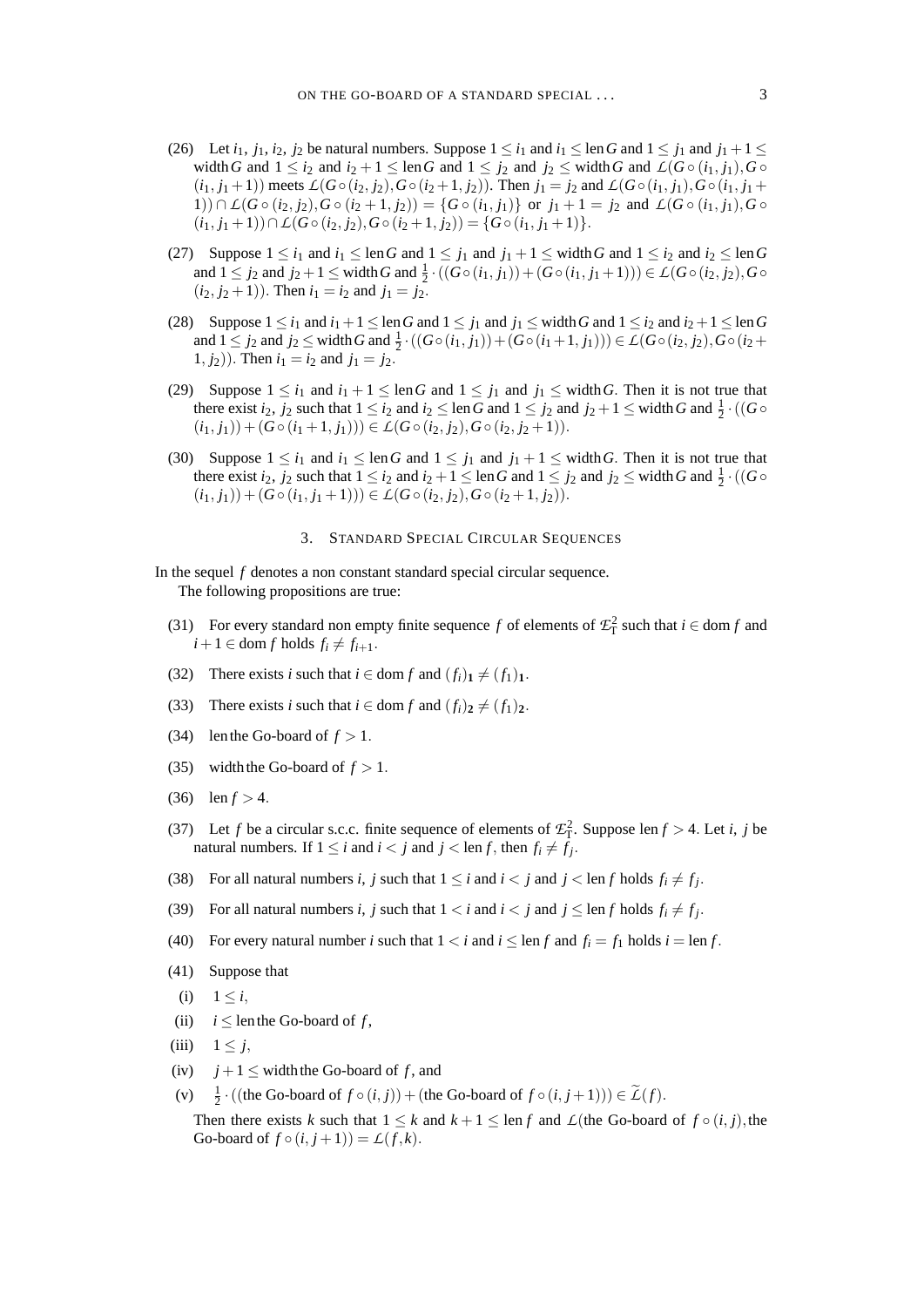- (42) Suppose that
- (i)  $1 \leq i$ ,
- (ii)  $i+1 \leq$  lenthe Go-board of *f*,
- (iii)  $1 \leq j$ ,
- (iv)  $i \leq$  width the Go-board of f, and
- $(v)$   $\frac{1}{2} \cdot ((\text{the Go-board of } f \circ (i, j)) + (\text{the Go-board of } f \circ (i+1, j))) \in \widetilde{\mathcal{L}}(f).$

Then there exists *k* such that  $1 \leq k$  and  $k + 1 \leq \text{len } f$  and  $\mathcal{L}$ (the Go-board of  $f \circ (i, j)$ , the Go-board of  $f \circ (i+1, j) = L(f, k)$ .

- (43) Suppose that  $1 \le i$  and  $i + 1 \le$  lenthe Go-board of f and  $1 \le j$  and  $j + 1 \le$  width the Go-board of *f* and  $1 \leq k$  and  $k+1 < \text{len } f$  and  $\mathcal{L}$ (the Go-board of  $f \circ (i, j+1)$ , the Goboard of  $f \circ (i+1, j+1) = L(f, k)$  and  $L$ (the Go-board of  $f \circ (i+1, j)$ , the Go-board of  $f \circ (i+1, j+1) = \mathcal{L}(f, k+1)$ . Then  $f_k$  = the Go-board of  $f \circ (i, j+1)$  and  $f_{k+1}$  = the Goboard of  $f \circ (i+1, j+1)$  and  $f_{k+2}$  = the Go-board of  $f \circ (i+1, j)$ .
- (44) Suppose that  $1 \le i$  and  $i \le$  lenthe Go-board of f and  $1 \le j$  and  $j + 1 <$  width the Goboard of *f* and  $1 \le k$  and  $k+1 \le \text{len } f$  and  $\mathcal{L}$ (the Go-board of  $f \circ (i, j+1)$ , the Go-board of  $f \circ (i, j+2) = L(f, k)$  and  $L$ (the Go-board of  $f \circ (i, j)$ , the Go-board of  $f \circ (i, j+1)$ ) =  $L(f, k+1)$ . Then  $f_k$  = the Go-board of  $f \circ (i, j+2)$  and  $f_{k+1}$  = the Go-board of  $f \circ (i, j+1)$ and  $f_{k+2}$  = the Go-board of  $f \circ (i, j)$ .
- (45) Suppose that  $1 \le i$  and  $i+1 \le$  lenthe Go-board of f and  $1 \le j$  and  $j+1 \le$  width the Goboard of *f* and  $1 \leq k$  and  $k + 1 < \text{len } f$  and  $\mathcal{L}$ (the Go-board of  $f \circ (i, j + 1)$ , the Go-board of  $f \circ (i+1, j+1) = L(f,k)$  and  $L$ (the Go-board of  $f \circ (i, j)$ , the Go-board of  $f \circ (i, j+1)$ 1)) =  $L(f, k+1)$ . Then  $f_k$  = the Go-board of  $f \circ (i+1, j+1)$  and  $f_{k+1}$  = the Go-board of  $f \circ (i, j+1)$  and  $f_{k+2}$  = the Go-board of  $f \circ (i, j)$ .
- (46) Suppose that  $1 \le i$  and  $i + 1 \le$  lenthe Go-board of f and  $1 \le j$  and  $j + 1 \le$  width the Go-board of *f* and  $1 \leq k$  and  $k+1 < \text{len } f$  and  $\mathcal{L}$ (the Go-board of  $f \circ (i+1,j)$ , the Goboard of  $f \circ (i+1, j+1) = L(f, k)$  and  $L$ (the Go-board of  $f \circ (i, j+1)$ , the Go-board of  $f \circ (i+1, j+1) = \mathcal{L}(f, k+1)$ . Then  $f_k$  = the Go-board of  $f \circ (i+1, j)$  and  $f_{k+1}$  = the Goboard of  $f \circ (i+1, j+1)$  and  $f_{k+2}$  = the Go-board of  $f \circ (i, j+1)$ .
- (47) Suppose that  $1 \le i$  and  $i + 1 <$  lenthe Go-board of f and  $1 \le j$  and  $j \le$  width the Goboard of *f* and  $1 \leq k$  and  $k + 1 < \text{len } f$  and  $L$ (the Go-board of  $f \circ (i + 1, j)$ , the Go-board of  $f \circ (i+2, j) = L(f, k)$  and  $L$ (the Go-board of  $f \circ (i, j)$ , the Go-board of  $f \circ (i+1, j)$ ) =  $L(f, k+1)$ . Then  $f_k$  = the Go-board of  $f \circ (i+2, j)$  and  $f_{k+1}$  = the Go-board of  $f \circ (i+1, j)$ and  $f_{k+2}$  = the Go-board of  $f \circ (i, j)$ .
- (48) Suppose that  $1 \le i$  and  $i + 1 \le$  lenthe Go-board of f and  $1 \le j$  and  $j + 1 \le$  width the Go-board of *f* and  $1 \leq k$  and  $k+1 < \text{len } f$  and  $\mathcal{L}$ (the Go-board of  $f \circ (i+1, j)$ , the Goboard of  $f \circ (i+1, j+1) = L(f, k)$  and  $L$ (the Go-board of  $f \circ (i, j)$ , the Go-board of  $f \circ (i+1, j+1)$ )  $(1, j) = L(f, k+1)$ . Then  $f_k$  = the Go-board of  $f \circ (i+1, j+1)$  and  $f_{k+1}$  = the Go-board of  $f \circ (i+1, j)$  and  $f_{k+2}$  = the Go-board of  $f \circ (i, j)$ .
- (49) Suppose that  $1 \le i$  and  $i + 1 \le$  lenthe Go-board of f and  $1 \le j$  and  $j + 1 \le$  width the Go-board of f and  $1 \leq k$  and  $k+1 < \text{len } f$  and  $\mathcal{L}$ (the Go-board of  $f \circ (i+1, j)$ , the Goboard of  $f \circ (i+1, j+1) = L(f,k)$  and  $L$ (the Go-board of  $f \circ (i, j+1)$ , the Go-board of  $f \circ (i+1, j+1) = \mathcal{L}(f, k+1)$ . Then  $f_k$  = the Go-board of  $f \circ (i+1, j)$  and  $f_{k+1}$  = the Goboard of  $f \circ (i+1, j+1)$  and  $f_{k+2}$  = the Go-board of  $f \circ (i, j+1)$ .
- (50) Suppose that  $1 \le i$  and  $i \le$  lenthe Go-board of f and  $1 \le j$  and  $j + 1 <$  width the Goboard of *f* and  $1 \leq k$  and  $k + 1 < \text{len } f$  and  $\mathcal{L}$ (the Go-board of  $f \circ (i, j)$ , the Go-board of  $f \circ (i, j + 1) = L(f, k)$  and  $L$ (the Go-board of  $f \circ (i, j + 1)$ , the Go-board of  $f \circ (i, j + 2)$ ) =  $L(f, k+1)$ . Then  $f_k$  = the Go-board of  $f \circ (i, j)$  and  $f_{k+1}$  = the Go-board of  $f \circ (i, j+1)$  and  $f_{k+2}$  = the Go-board of  $f \circ (i, j+2)$ .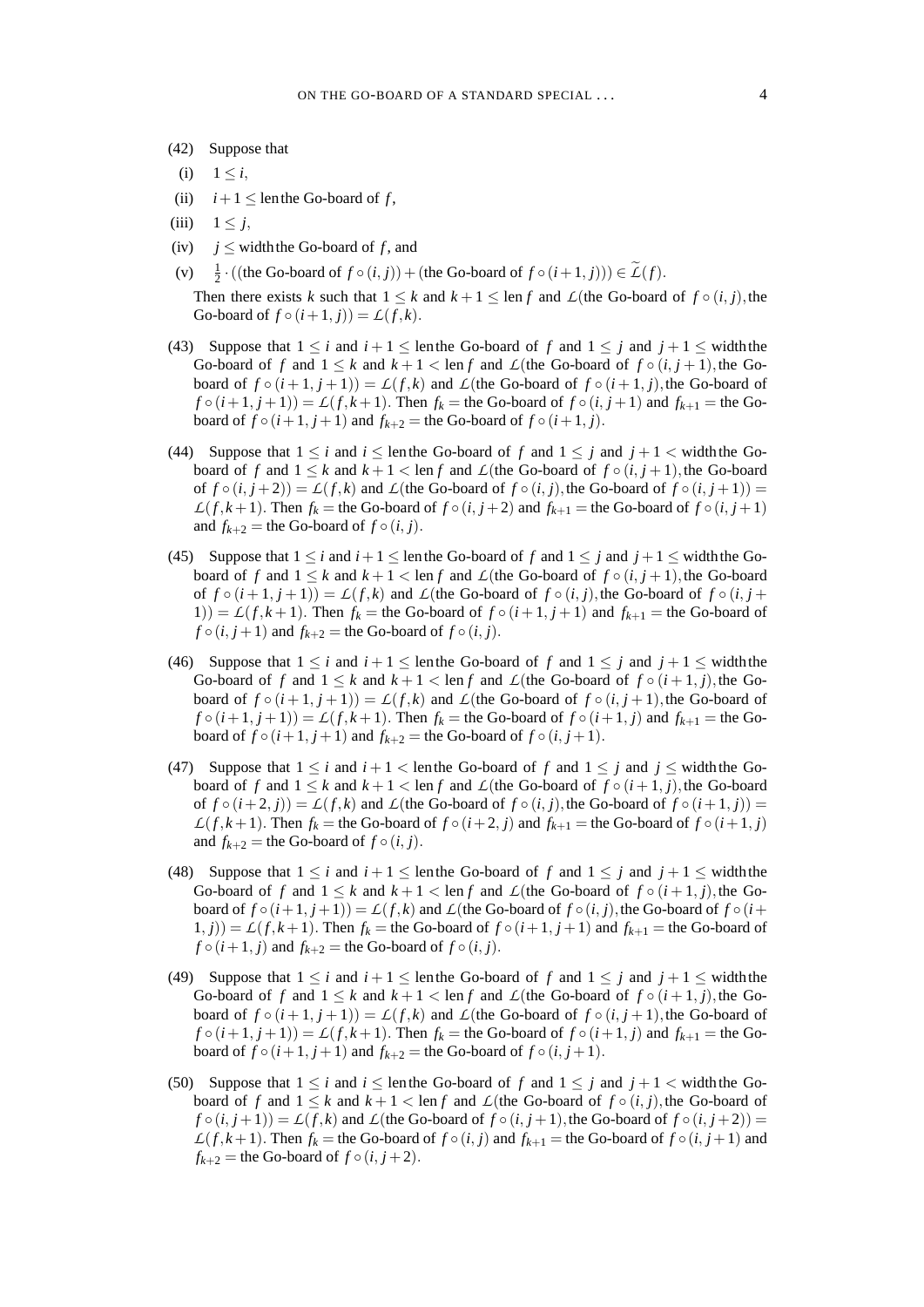- 
- (51) Suppose that  $1 \le i$  and  $i+1 \le$  lenthe Go-board of f and  $1 \le j$  and  $j+1 \le$  width the Goboard of *f* and  $1 \leq k$  and  $k + 1 < \text{len } f$  and  $\mathcal{L}$ (the Go-board of  $f \circ (i, j)$ , the Go-board of  $f \circ (i, j + 1) = L(f, k)$  and  $L$ (the Go-board of  $f \circ (i, j + 1)$ , the Go-board of  $f \circ (i + 1, j + 1)$  $1)$ ) =  $L(f, k+1)$ . Then  $f_k$  = the Go-board of  $f \circ (i, j)$  and  $f_{k+1}$  = the Go-board of  $f \circ (i, j+1)$ and  $f_{k+2}$  = the Go-board of  $f \circ (i+1, j+1)$ .
- (52) Suppose that  $1 \le i$  and  $i + 1 \le$  lenthe Go-board of f and  $1 \le j$  and  $j + 1 \le$  width the Go-board of *f* and  $1 \leq k$  and  $k+1 \leq \text{len } f$  and  $\mathcal{L}$ (the Go-board of  $f \circ (i, j+1)$ , the Goboard of  $f \circ (i+1, j+1) = L(f, k)$  and  $L$ (the Go-board of  $f \circ (i+1, j)$ , the Go-board of  $f \circ (i+1, j+1) = \mathcal{L}(f, k+1)$ . Then  $f_k$  = the Go-board of  $f \circ (i, j+1)$  and  $f_{k+1}$  = the Goboard of  $f \circ (i+1, j+1)$  and  $f_{k+2}$  = the Go-board of  $f \circ (i+1, j)$ .
- (53) Suppose that  $1 \le i$  and  $i + 1 <$  lenthe Go-board of f and  $1 \le j$  and  $j \le$  width the Goboard of *f* and  $1 \leq k$  and  $k + 1 < \text{len } f$  and  $L$ (the Go-board of  $f \circ (i, j)$ , the Go-board of  $f \circ (i+1, j) = L(f, k)$  and  $L$ (the Go-board of  $f \circ (i+1, j)$ , the Go-board of  $f \circ (i+2, j)$ ) =  $L(f, k+1)$ . Then  $f_k$  = the Go-board of  $f \circ (i, j)$  and  $f_{k+1}$  = the Go-board of  $f \circ (i+1, j)$  and  $f_{k+2}$  = the Go-board of  $f \circ (i+2, j)$ .
- (54) Suppose that  $1 \le i$  and  $i + 1 \le$  lenthe Go-board of f and  $1 \le j$  and  $j + 1 \le$  width the Goboard of *f* and  $1 \leq k$  and  $k + 1 < \text{len } f$  and  $\mathcal{L}$ (the Go-board of  $f \circ (i, j)$ , the Go-board of  $f \circ (i+1,j) = L(f,k)$  and  $L$ (the Go-board of  $f \circ (i+1,j)$ , the Go-board of  $f \circ (i+1,j+1)$ 1)) =  $L(f, k+1)$ . Then  $f_k$  = the Go-board of  $f \circ (i, j)$  and  $f_{k+1}$  = the Go-board of  $f \circ (i+1, j)$ and  $f_{k+2}$  = the Go-board of  $f \circ (i+1, j+1)$ .
- (55) Suppose that
- (i)  $1 \leq i$ ,
- (ii)  $i \leq$  len the Go-board of *f*,
- (iii)  $1 \leq j$ ,
- (iv)  $j+1 <$  width the Go-board of f,
- (v) *L*(the Go-board of  $f \circ (i, j)$ , the Go-board of  $f \circ (i, j + 1) \subseteq \widetilde{L}(f)$ , and
- (vi)  $L(\text{the Go-board of } f \circ (i, j+1), \text{the Go-board of } f \circ (i, j+2)) \subset \widetilde{L}(f)$ .
	- Then
- (vii)  $f_1$  = the Go-board of  $f \circ (i, j + 1)$  but  $f_2$  = the Go-board of  $f \circ (i, j)$  and  $f_{len f 1}$  = the Go-board of  $f \circ (i, j+2)$  or  $f_2$  = the Go-board of  $f \circ (i, j+2)$  and  $f_{len f-1}$  = the Go-board of  $f \circ (i, j)$ , or
- (viii) there exists *k* such that  $1 \leq k$  and  $k+1 < \text{len } f$  and  $f_{k+1} =$  the Go-board of  $f \circ (i, j+1)$  and *f*<sub>*k*</sub> = the Go-board of *f* ◦ (*i*, *j*) and *f*<sub>*k*+2</sub> = the Go-board of *f* ◦ (*i*, *j* + 2) or *f*<sub>*k*</sub> = the Go-board of  $f \circ (i, j+2)$  and  $f_{k+2}$  = the Go-board of  $f \circ (i, j)$ .
- (56) Suppose that
- (i)  $1 \le i$ ,
- (ii)  $i+1 \leq$  lenthe Go-board of *f*,
- (iii)  $1 \leq j$ ,
- (iv)  $j+1 \leq$  width the Go-board of f,
- (v)  $L(\text{the Go-board of } f \circ (i, j), \text{the Go-board of } f \circ (i, j+1)) \subseteq L(f)$ , and
- (vi)  $L(\text{the Go-board of } f \circ (i, j+1), \text{the Go-board of } f \circ (i+1, j+1)) \subseteq \widetilde{L}(f)$ .

Then

- (vii)  $f_1$  = the Go-board of  $f \circ (i, j + 1)$  but  $f_2$  = the Go-board of  $f \circ (i, j)$  and  $f_{len f 1}$  = the Go-board of  $f \circ (i+1, j+1)$  or  $f_2$  = the Go-board of  $f \circ (i+1, j+1)$  and  $f_{\text{len }f-1}$  = the Go-board of  $f \circ (i, j)$ , or
- (viii) there exists *k* such that  $1 \leq k$  and  $k+1 < \text{len } f$  and  $f_{k+1} =$  the Go-board of  $f \circ (i, j+1)$ and  $f_k$  = the Go-board of  $f \circ (i, j)$  and  $f_{k+2}$  = the Go-board of  $f \circ (i+1, j+1)$  or  $f_k$  = the Go-board of  $f \circ (i+1, j+1)$  and  $f_{k+2}$  = the Go-board of  $f \circ (i, j)$ .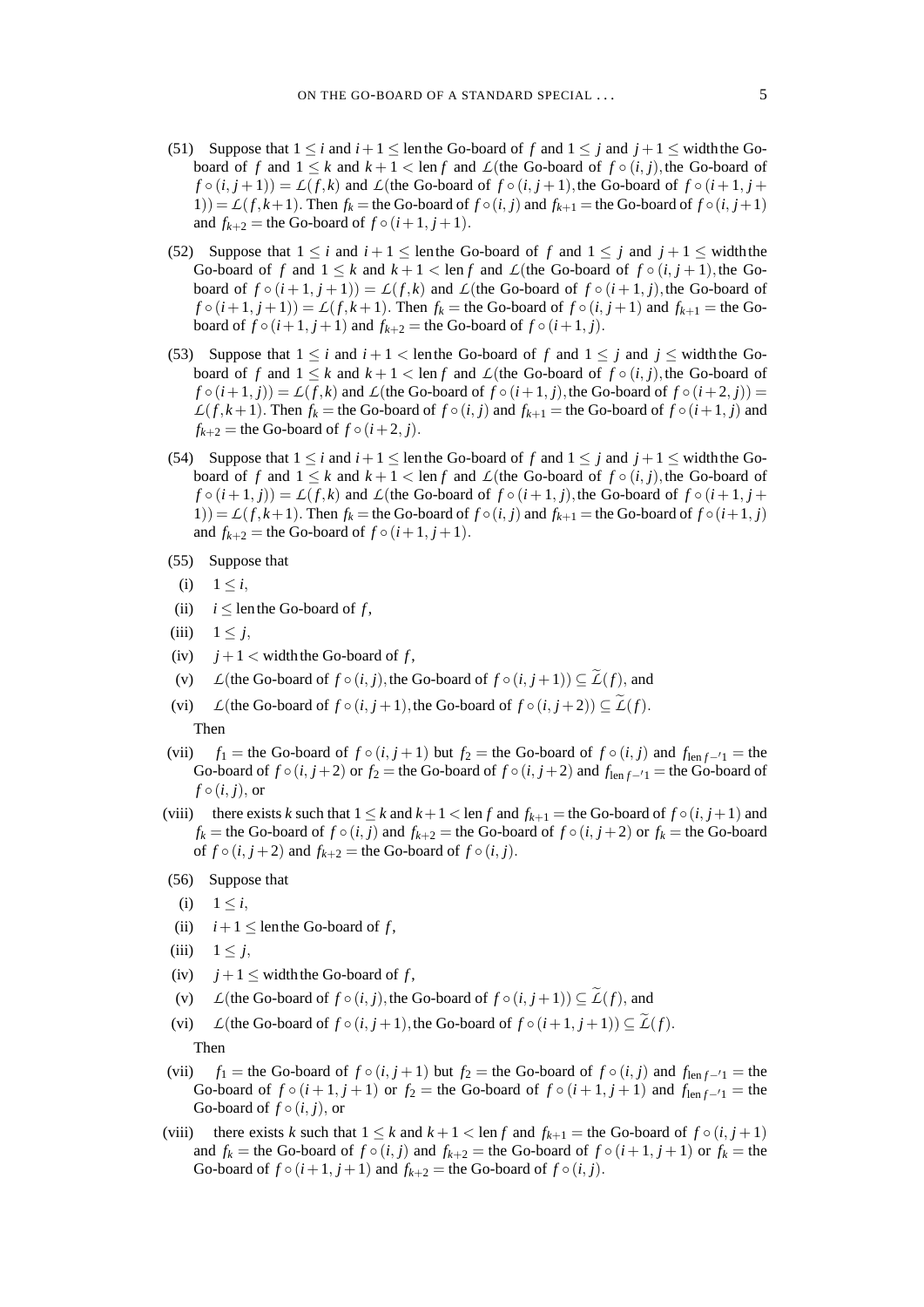- (57) Suppose that
- (i)  $1 \leq i$ ,
- (ii)  $i+1 \leq$  lenthe Go-board of *f*,
- (iii)  $1 \leq j$ ,
- (iv)  $j + 1 \leq$  width the Go-board of *f*,
- (v) *L*(the Go-board of  $f \circ (i, j + 1)$ , the Go-board of  $f \circ (i + 1, j + 1) \subseteq \widetilde{L}(f)$ , and
- (vi) *L*(the Go-board of  $f \circ (i+1, j+1)$ , the Go-board of  $f \circ (i+1, j) \subseteq \widetilde{L}(f)$ . Then
- (vii)  $f_1$  = the Go-board of  $f \circ (i+1, j+1)$  but  $f_2$  = the Go-board of  $f \circ (i, j+1)$  and  $f_{\text{len } f 1}$  = the Go-board of  $f \circ (i+1, j)$  or  $f_2$  = the Go-board of  $f \circ (i+1, j)$  and  $f_{len f - 1}$  = the Go-board of  $f \circ (i, j+1)$ , or
- (viii) there exists *k* such that  $1 \leq k$  and  $k+1 < \text{len } f$  and  $f_{k+1} =$  the Go-board of  $f \circ (i+1, j+1)$ and  $f_k$  = the Go-board of  $f \circ (i, j + 1)$  and  $f_{k+2}$  = the Go-board of  $f \circ (i + 1, j)$  or  $f_k$  = the Go-board of  $f \circ (i+1, j)$  and  $f_{k+2}$  = the Go-board of  $f \circ (i, j+1)$ .
- (58) Suppose that
- (i)  $1 \leq i$ ,
- (ii)  $i+1 <$  lenthe Go-board of *f*,
- (iii)  $1 \leq j$ ,
- (iv)  $i \leq$  width the Go-board of f,
- (v) *L*(the Go-board of  $f \circ (i, j)$ , the Go-board of  $f \circ (i + 1, j) \subseteq \widetilde{L}(f)$ , and
- (vi)  $L(\text{the Go-board of } f \circ (i+1, j), \text{the Go-board of } f \circ (i+2, j)) \subseteq L(f).$ Then
- (vii)  $f_1$  = the Go-board of  $f \circ (i+1, j)$  but  $f_2$  = the Go-board of  $f \circ (i, j)$  and  $f_{len f 1}$  = the Go-board of  $f \circ (i+2, j)$  or  $f_2$  = the Go-board of  $f \circ (i+2, j)$  and  $f_{len f-1}$  = the Go-board of  $f \circ (i, j)$ , or
- (viii) there exists *k* such that  $1 \leq k$  and  $k+1 \leq \text{len } f$  and  $f_{k+1} =$  the Go-board of  $f \circ (i+1, j)$  and  $f_k$  = the Go-board of  $f \circ (i, j)$  and  $f_{k+2}$  = the Go-board of  $f \circ (i+2, j)$  or  $f_k$  = the Go-board of  $f \circ (i+2, j)$  and  $f_{k+2}$  = the Go-board of  $f \circ (i, j)$ .
- (59) Suppose that
- (i)  $1 \le i$ ,
- (ii)  $i+1 \leq$  lenthe Go-board of *f*,
- (iii)  $1 \leq j$ ,
- (iv)  $j+1 \leq$  width the Go-board of *f*,
- (v) *L*(the Go-board of  $f \circ (i, j)$ , the Go-board of  $f \circ (i + 1, j) \subseteq \widetilde{L}(f)$ , and
- (vi) *L*(the Go-board of  $f \circ (i+1, j)$ , the Go-board of  $f \circ (i+1, j+1) \subseteq \widetilde{L}(f)$ . Then
- (vii)  $f_1$  = the Go-board of  $f \circ (i+1, j)$  but  $f_2$  = the Go-board of  $f \circ (i, j)$  and  $f_{len f 1}$  = the Go-board of  $f \circ (i+1, j+1)$  or  $f_2$  = the Go-board of  $f \circ (i+1, j+1)$  and  $f_{\text{len } f-1}$  = the Go-board of  $f \circ (i, j)$ , or
- (viii) there exists *k* such that  $1 \leq k$  and  $k+1 < \text{len } f$  and  $f_{k+1} =$  the Go-board of  $f \circ (i+1, j)$ and  $f_k$  = the Go-board of  $f \circ (i, j)$  and  $f_{k+2}$  = the Go-board of  $f \circ (i+1, j+1)$  or  $f_k$  = the Go-board of  $f \circ (i+1, j+1)$  and  $f_{k+2}$  = the Go-board of  $f \circ (i, j)$ .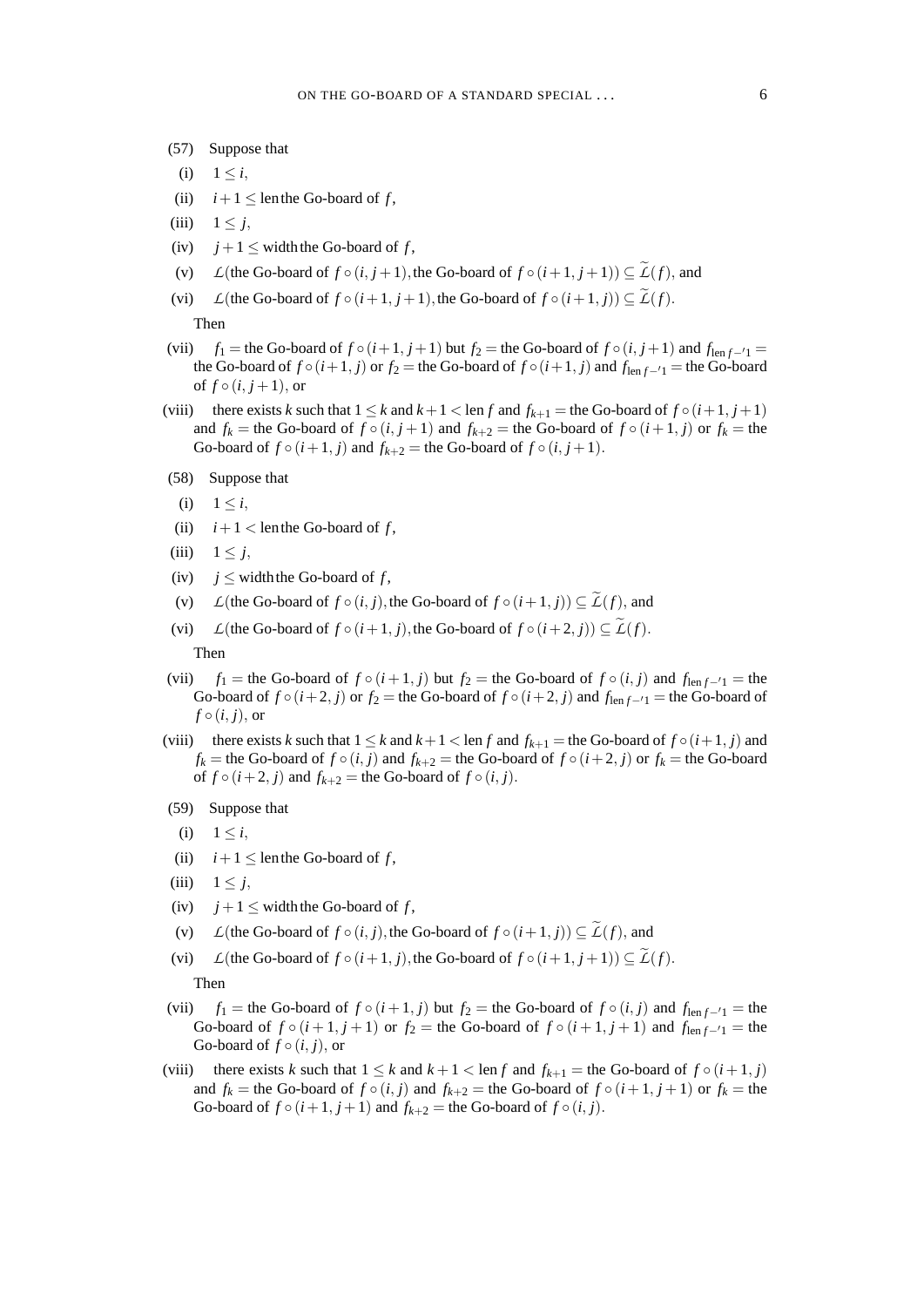- (60) Suppose that
- (i)  $1 \le i$ ,
- (ii)  $i+1 \leq$  lenthe Go-board of *f*,
- (iii)  $1 \leq j$ ,
- (iv)  $j+1 \leq$  width the Go-board of *f*,
- (v)  $L(\text{the Go-board of } f \circ (i+1, j), \text{the Go-board of } f \circ (i+1, j+1)) \subset \widetilde{L}(f)$ , and
- (vi) *L*(the Go-board of  $f \circ (i+1, j+1)$ , the Go-board of  $f \circ (i, j+1) \subseteq \widetilde{L}(f)$ . Then
- (vii)  $f_1$  = the Go-board of  $f \circ (i+1, j+1)$  but  $f_2$  = the Go-board of  $f \circ (i+1, j)$  and  $f_{len f-1}$ the Go-board of  $f \circ (i, j+1)$  or  $f_2$  = the Go-board of  $f \circ (i, j+1)$  and  $f_{\text{len } f - 1}$  = the Go-board of  $f \circ (i+1, j)$ , or
- (viii) there exists *k* such that  $1 \leq k$  and  $k+1 < \text{len } f$  and  $f_{k+1} = \text{the Go-board of } f \circ (i+1, j+1)$ and  $f_k$  = the Go-board of  $f \circ (i+1, j)$  and  $f_{k+2}$  = the Go-board of  $f \circ (i, j+1)$  or  $f_k$  = the Go-board of  $f \circ (i, j+1)$  and  $f_{k+2}$  = the Go-board of  $f \circ (i+1, j)$ .
- (61) Suppose  $1 \le i$  and  $i <$  lenthe Go-board of f and  $1 \le j$  and  $j + 1 <$  width the Go-board of *f* . Then
- (i) *L*(the Go-board of  $f \circ (i, j)$ , the Go-board of  $f \circ (i, j + 1) \not\subseteq \widetilde{L}(f)$ , or
- (ii) *L*(the Go-board of  $f \circ (i, j+1)$ , the Go-board of  $f \circ (i, j+2) \not\subseteq \widetilde{L}(f)$ , or
- (iii) *L*(the Go-board of  $f \circ (i, j + 1)$ , the Go-board of  $f \circ (i + 1, j + 1) \not\subseteq \widetilde{L}(f)$ .
- (62) Suppose  $1 \le i$  and  $i <$  lenthe Go-board of f and  $1 \le j$  and  $j + 1 <$  width the Go-board of *f* . Then
- (i) *L*(the Go-board of  $f \circ (i+1, j)$ , the Go-board of  $f \circ (i+1, j+1) \not\subseteq \widetilde{L}(f)$ , or
- (ii) *L*(the Go-board of  $f \circ (i+1, j+1)$ , the Go-board of  $f \circ (i+1, j+2) \not\subset \widetilde{L}(f)$ , or
- (iii) *L*(the Go-board of  $f \circ (i, j+1)$ , the Go-board of  $f \circ (i+1, j+1) \not\subset \widetilde{L}(f)$ .
- (63) Suppose  $1 \leq j$  and  $j <$  width the Go-board of f and  $1 \leq i$  and  $i+1 <$  lenthe Go-board of *f* . Then
- (i) *L*(the Go-board of  $f \circ (i, j)$ , the Go-board of  $f \circ (i+1, j) \nsubseteq \widetilde{L}(f)$ , or
- (ii) *L*(the Go-board of  $f \circ (i+1, i)$ , the Go-board of  $f \circ (i+2, i) \not\subset \widetilde{L}(f)$ , or
- (iii)  $L(\text{the Go-board of } f \circ (i+1, j), \text{the Go-board of } f \circ (i+1, j+1)) \nsubseteq \widetilde{L}(f)$ .
- (64) Suppose  $1 \leq j$  and  $j \leq$  width the Go-board of f and  $1 \leq i$  and  $i+1 \leq \text{len the Go-board of}$ *f* . Then
- (i)  $L$ (the Go-board of  $f \circ (i, j+1)$ , the Go-board of  $f \circ (i+1, j+1) \not\subset \widetilde{L}(f)$ , or
- (ii)  $L(\text{the Go-board of } f \circ (i+1, j+1), \text{the Go-board of } f \circ (i+2, j+1)) \nsubseteq \widetilde{L}(f)$ , or
- (iii) *L*(the Go-board of  $f \circ (i+1, j)$ , the Go-board of  $f \circ (i+1, j+1) \not\subseteq \widetilde{L}(f)$ .

#### **REFERENCES**

- <span id="page-6-2"></span>[1] Grzegorz Bancerek. Cardinal numbers. *Journal of Formalized Mathematics*, 1, 1989. [http://mizar.org/JFM/Vol1/card\\_1.html](http://mizar.org/JFM/Vol1/card_1.html).
- <span id="page-6-1"></span>[2] Grzegorz Bancerek. The fundamental properties of natural numbers. *Journal of Formalized Mathematics*, 1, 1989. [http://mizar.](http://mizar.org/JFM/Vol1/nat_1.html) [org/JFM/Vol1/nat\\_1.html](http://mizar.org/JFM/Vol1/nat_1.html).
- <span id="page-6-4"></span>[3] Grzegorz Bancerek and Krzysztof Hryniewiecki. Segments of natural numbers and finite sequences. *Journal of Formalized Mathematics*, 1, 1989. [http://mizar.org/JFM/Vol1/finseq\\_1.html](http://mizar.org/JFM/Vol1/finseq_1.html).
- <span id="page-6-3"></span>[4] Czesław Byliński. Functions and their basic properties. Journal of Formalized Mathematics, 1, 1989. [http://mizar.org/JFM/Vol1/](http://mizar.org/JFM/Vol1/funct_1.html) [funct\\_1.html](http://mizar.org/JFM/Vol1/funct_1.html).
- <span id="page-6-0"></span>[5] Czesław Bylinski. Some basic properties of sets. ´ *Journal of Formalized Mathematics*, 1, 1989. [http://mizar.org/JFM/Vol1/](http://mizar.org/JFM/Vol1/zfmisc_1.html) [zfmisc\\_1.html](http://mizar.org/JFM/Vol1/zfmisc_1.html).